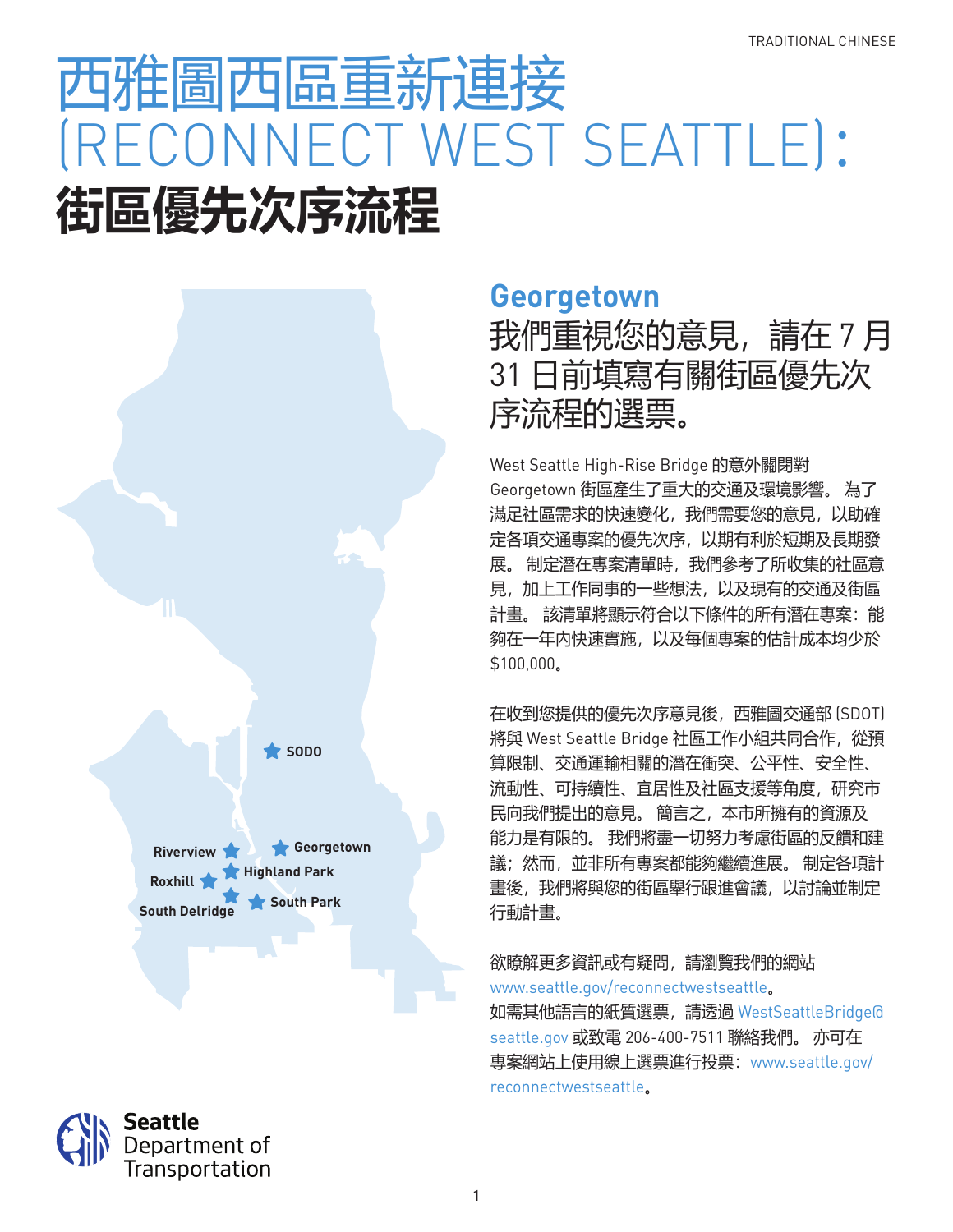## **GEORGETOWN 選票**

| 哪一項是您與本街區的主要聯繫?              |           | 請你優先揀選最多10個項目,以幫助減少西雅圖西高架橋封閉的影響。  |  |
|------------------------------|-----------|-----------------------------------|--|
| □ 我在這裡居住                     |           | 備註:地圖上並未包括所有潛在專案;若與其他潛在專案有重疊部分,   |  |
| □ 我在這裡工作                     | 可能會有重複標註。 |                                   |  |
| □ 我在這裡上學                     |           |                                   |  |
| □ 我在這裡進行宗教活動                 | 地圖編號      | 項目                                |  |
| □ 我在這裡接受服務                   |           |                                   |  |
| □ 我在這裡擁有企業                   |           |                                   |  |
| □ 我在這裡做義工                    |           |                                   |  |
| □ 其他: ______                 |           |                                   |  |
|                              |           |                                   |  |
| 您最擔心 West Seattle Bridge 關閉後 |           |                                   |  |
| 影響到的哪些方面?                    |           |                                   |  |
| □ 環境影響/污染                    |           |                                   |  |
| □ 交通流量/擁擠增加                  |           |                                   |  |
| □ 車輛超速                       |           |                                   |  |
| □ 行人安全以及無障礙設施                |           |                                   |  |
| □ 其他: _________              |           |                                   |  |
|                              |           |                                   |  |
| 您是: (勾選所有適用項)                |           |                                   |  |
| □ 美洲印第安人或阿拉斯加原住民             |           |                                   |  |
| □ 亞裔                         |           |                                   |  |
| □ 黑人或非裔美國人                   |           |                                   |  |
| □ 西班牙裔或拉丁裔                   |           |                                   |  |
| □ 夏威夷原住民或太平洋島民               |           |                                   |  |
| □ 白人                         |           |                                   |  |
| □ 其他 (請註明) :                 |           |                                   |  |
|                              |           |                                   |  |
|                              |           | 若您希望加入到專案電子郵件訂閱名單,請在下方輸入您的電子郵件地址: |  |

#### **主要住所的郵遞區號:**

**若您還有其他想法、意見或建議,請告知我們:**

#### **您的年齡?**

| $\Box$ 11-17 | $\Box$ 36-40 |
|--------------|--------------|
| $\Box$ 18-24 | $\Box$ 41-50 |
| $\Box$ 25-30 | $\Box$ 51-64 |
| $\Box$ 31-35 | $\Box$ 65+   |

#### **您如何得知此次街區優先次序流程之 投票事宜?**

- □ 西雅圖交通部之時事通訊或網站
- □ 社交媒體
- 朋友或家人
- 學校、組織或社區團體:

□ 其他: \_\_\_\_\_\_\_\_

感謝您提供意見。 請瀏覽 West Seattle Bridge 網站獲取更多資訊:www.seattle.gov/reconnectwestseattle

#### **提交我的選票:**

填寫您的選票後,請透過以下其中一種方式提交: 透過電子郵件傳送您的選票掃描副本:WestSeattleBridge@seattle.gov 透過 WestSeattleBridge@seattle.gov 或致電 206-400-7511 聯絡我們,以獲取街 區內遞交地點 郵寄至市政廳:PO Box 94649, Seattle, WA, 98124-4649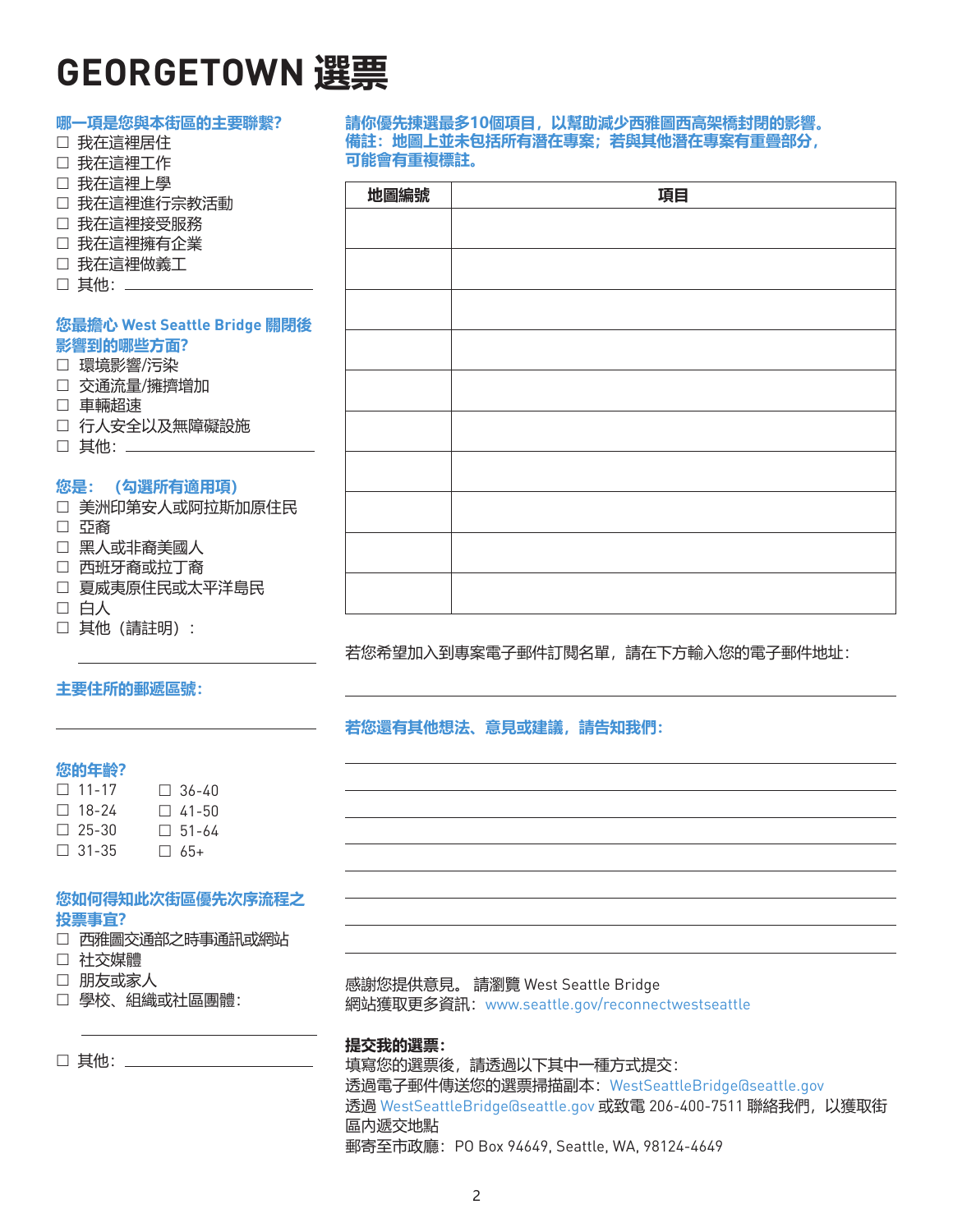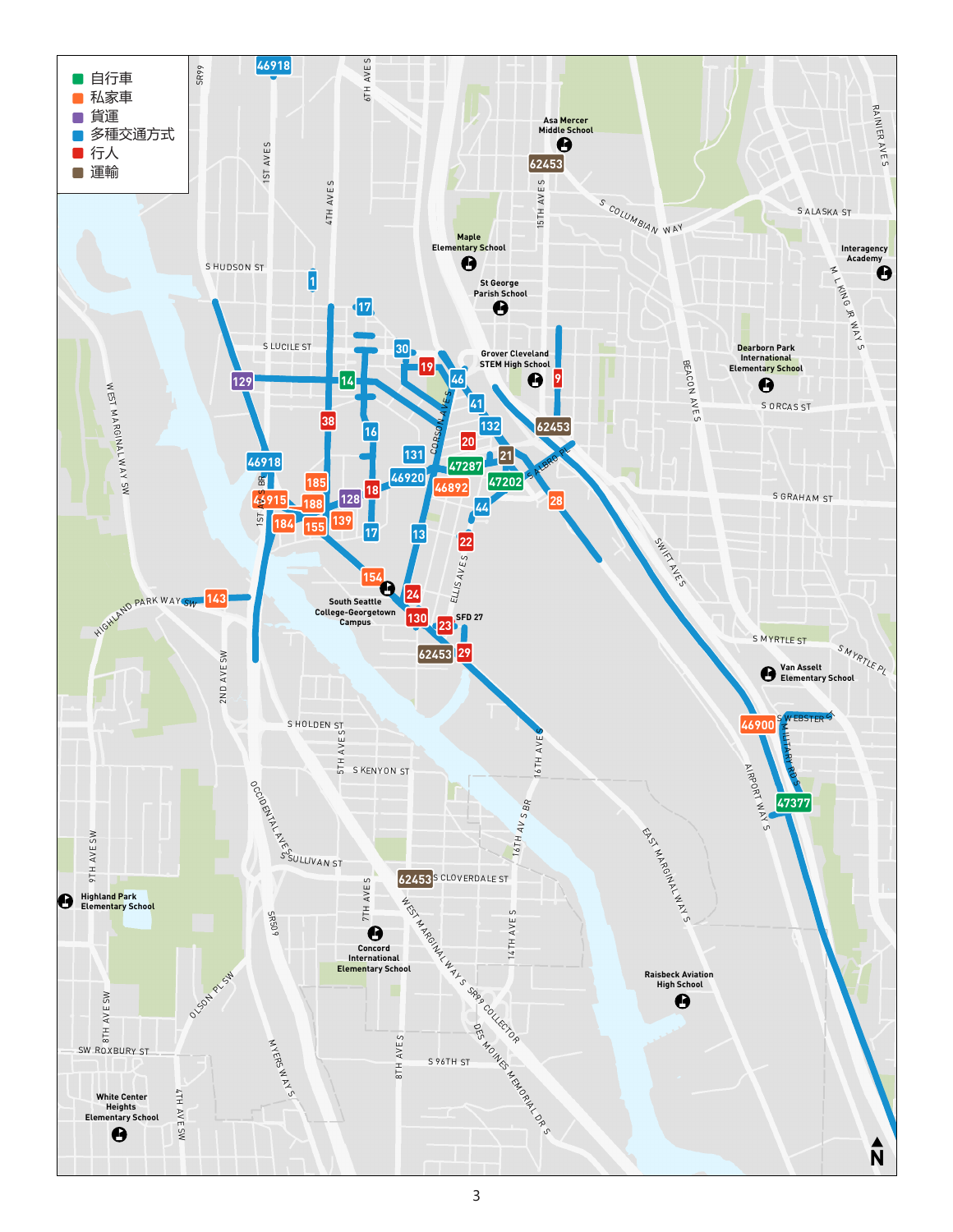| <b>GEORGETOWN</b> |                      |                                                                                         |  |  |
|-------------------|----------------------|-----------------------------------------------------------------------------------------|--|--|
| 地圖上<br>編號         | 標題                   | 說明                                                                                      |  |  |
| 1                 | 車行道改進                | 靠近 McKinstry 位置的 3rd Ave S 需重新鋪路                                                        |  |  |
| 9                 | 人行道改進                | 在 16th Ave S 沿路添加人行道改進措施                                                                |  |  |
| 13                | 安全改進                 | 研究 Corson Ave S 上從 E Marginal 至 Airport Way 路段内的交通及行人安<br>全改進措施                         |  |  |
| 14                | 自行車道及人行道改進           | 在 S Orcas St 上從 E Marginal 至 Corson 路段内作出自行車道及人行道改進                                     |  |  |
| 16                | 廊道改進                 | 審視 6th Ave S 的街道概念計畫                                                                    |  |  |
| 18                | 人行道改進                | 在 6th Ave S 與 S Michigan St 的交叉路口改善人行橫道                                                 |  |  |
| 19                | 人行道改進                | 在 Georgetown Playfield 附近的交叉路口改善人行橫道                                                    |  |  |
| 20                | 人行道改進                | 在 S Bailey St 與 12th Ave S 的交叉路口改善人行橫道                                                  |  |  |
| 21                | 人行道改進                | 對 S Bailey St 和 13th Ave S 的舊市政廳運輸樞紐 (Old City Hall Transit<br>Hub) 作出設計元素、通道及安全改進      |  |  |
| 22                | 運輸改進                 | 改善人行橫道和人行道, 更方便使用 Ellis Ave S 和 S Warsaw St 的運輸服務                                       |  |  |
| 23                | 人行道改進                | 在 Ellis Ave S 沿路作出人行道改進措施                                                               |  |  |
| 24                | 人行道改進                | 在 E Marginal Way 與 Corson Ave S 的交叉路口作出人行道及安全改進措施                                       |  |  |
| 28                | 安全改進                 | 對 Georgetown 在 Airport Way S 上從波音機場 (Boeing Field) 至 Lucille St<br>路段範圍内, 管制超速行為並設立入口通道 |  |  |
| 29                | 人行道改進                | 為沿著 Flume 小徑步行的人作出改進措施                                                                  |  |  |
| 30                | 交通安全改進               | 在 S Lucile St、Denver Ave S 與 7th Ave S 交叉路口進行安全改進                                       |  |  |
| 31                | 照明及導向標誌              | 對照明和導向標誌作出一般的改進措施                                                                       |  |  |
| 32                | 額外路標標誌               | 安裝額外的路標標誌,將貨運車流引導至其他路線                                                                  |  |  |
| 38                | 人行道改進                | 在 4th Ave S 上從 Marginal/Michigan 至 Dawson 路段範圍内作出人行道及<br>巴士站改進                          |  |  |
| 41                | 街道改進                 | 在 Airport Way S 上從 S Albro Place 至 S Lucile St 路段範圍内作出街道環境<br>改進                        |  |  |
| 44                | 自行車道及人行道改進           | 改善行人及自行車前往 S Albro Place 的 Beacon Hill 的連接路段。                                           |  |  |
| 46                | 自行車道、人行道及車行道安<br>全改進 | 評估在 Airport Way S 及 S Lucile St 附近的以下各項可行性並作出改善: 行<br>人、自行車、巴士和車輛的通道、轉彎動作,以及流量流通        |  |  |
| 128               | 貨運改進                 | 審視 6th Ave S 的街道概念計畫                                                                    |  |  |
| 129               | 貨運改進                 | 在 1st Ave S 與 S Dawson St 之間的 SR 99 路段的易發生車禍地區, 作出貨<br>運改進                              |  |  |
| 130               | 人行道改進                | 改善人行道和人行通道                                                                              |  |  |
| 131               | 車行道改進                | 改善東行左轉動作, 並可能對 Carleton 南行通道施加限制                                                        |  |  |
| 132               | 安全改進                 | Nebraska 交叉路口改進                                                                         |  |  |
| 133               | 安全改進                 | 限制 Georgetown 交通流量從主幹線進入普通道路                                                            |  |  |
| 134               | 路標標誌改進               | 對現有電子板加上新的出行時間                                                                          |  |  |
| 135               | 通訊改進                 | 為方便自行車和小腳踏車使用南方公園橋 (South Park bridge) 和 1st<br>Avenue, 需創建已確定路線及改進措施的地圖                |  |  |
| 139               | 訊號燈計時                | 改善繞道路線的訊號燈計時 (4th S / Michigan St)                                                      |  |  |
| 140               | 路標標誌改進               | 替換狀況欠佳的架空標誌                                                                             |  |  |
| 141               | 交通改進                 | 修改流量控制計畫以形成更長期的架構                                                                       |  |  |
| 142               | 交通流量計數               | 在 6 個新地點以及所有受影響的橋上安裝新的交通流量計數站                                                           |  |  |
| 143               | 訊號燈計時                | 更新繞道路線沿路的訊號燈計時                                                                          |  |  |
| 144               | 滑板車共享                | 增加滑板車共享的使用機會                                                                            |  |  |
| 145               | 自行車共享                | 增加自行車共享的使用機會                                                                            |  |  |
| 146               | 交通改進                 | 在繞道路線沿路有訊號燈的交叉路口處,審查「禁止在紅燈時轉彎」<br>$($ $\sqrt{NQ}$<br>TURN ON RED」)標誌的位置;評估移除該標誌         |  |  |